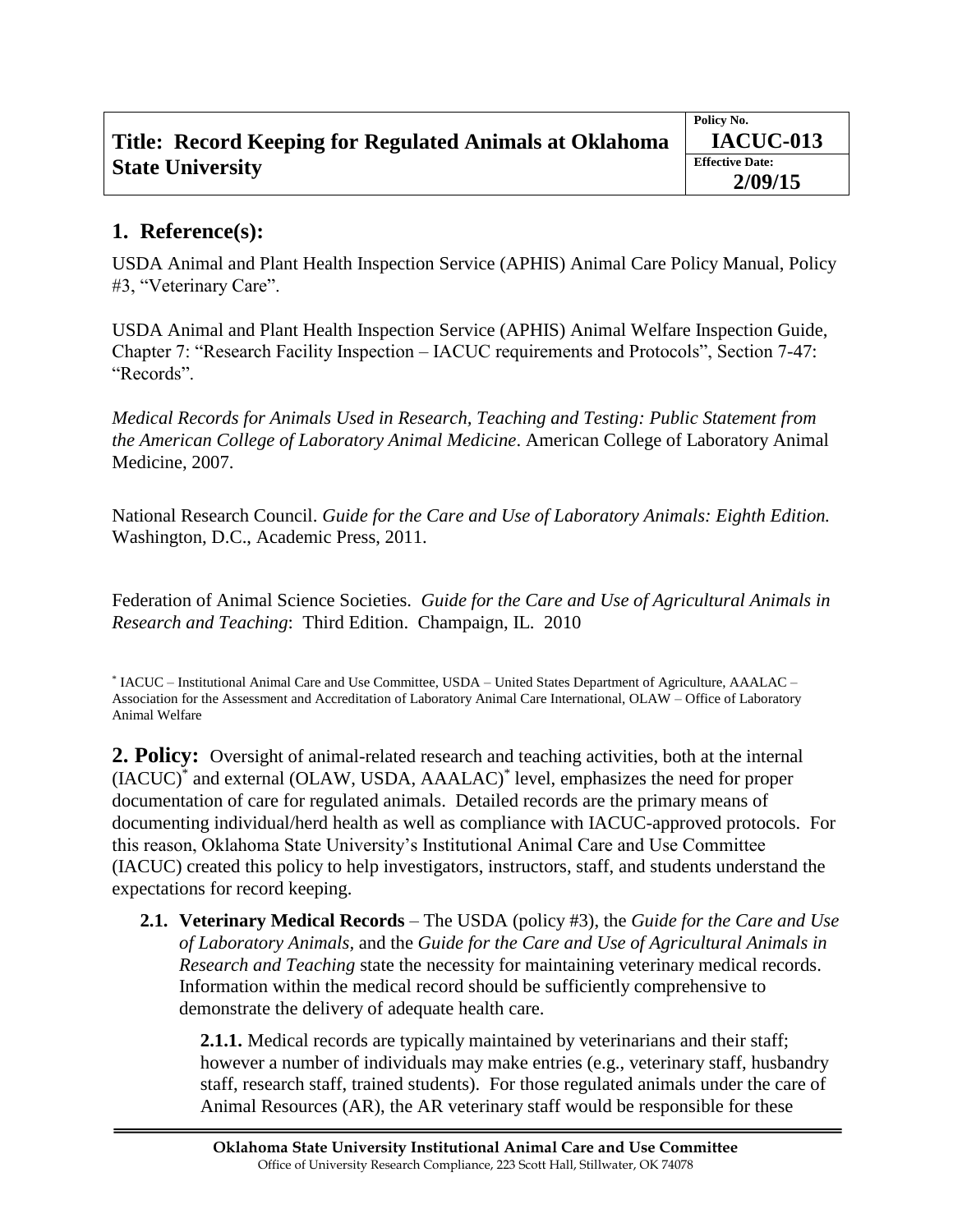records. However, all veterinarians providing medical care to regulated animals need to maintain adequate medical records (e.g., OSU Veterinary Teaching Hospital, ambulatory vet services). The provision of veterinary care must then be coordinated with the University Attending Veterinarian in a timely fashion (e.g., email, phone, direct communication). The University Attending Veterinarian must be informed of issues affecting any regulated animal's health, behavior, and well-being.

**2.1.2.** Individual medical records should be kept for all non-rodent mammalian species. Group records may be acceptable (most often, but not limited to rodents, birds, amphibians, reptiles, and fishes) when groups of animals all have similar diagnoses, procedures, or treatments. Any animal or subgroup of animals diagnosed, treated, or managed differently from the rest should have its own record. Group records may also be appropriate for routine husbandry, preventative health care and other minor procedures.

**2.1.3.** Medical records should be current, legible, dated, and indicate the originator of entry (e.g., initials, signature, electronic signature). Any format is acceptable as long as all appropriate information is included (see 2.1.4).

**2.1.4.** Medical records should include but are not limited to the following:

- Animal or group identification (may include PI name, Animal Care and Use Protocol (ACUP) reference number, species, identification number)
- Descriptions of any illness, injury, distress, and/or behavioral abnormalities and the resolution of the noted problem
- Differential, Suspected, or Confirmed diagnosis as appropriate
- Dates, details, and results (if appropriate) of all observations, examinations, diagnostics, tests, and other such procedures
- Dates and other details regarding all treatments including the name, dose, route, frequency, and duration of treatment (a "check off" system may be appropriate here)
- Details for re-evaluation if necessary
- Description of any surgical procedures (if applicable) as well as appropriate pre-, peri-, or post-operative care (includes anesthetic monitoring)
- Any actions taken to alleviate pain and distress (pharmacological and nonpharmacological interventions)
- Documentation of euthanasia or other disposition
- Necropsy findings (if applicable)
- Any preventative/routine health procedures as appropriate for species (e.g., vaccination, examination, diagnostics)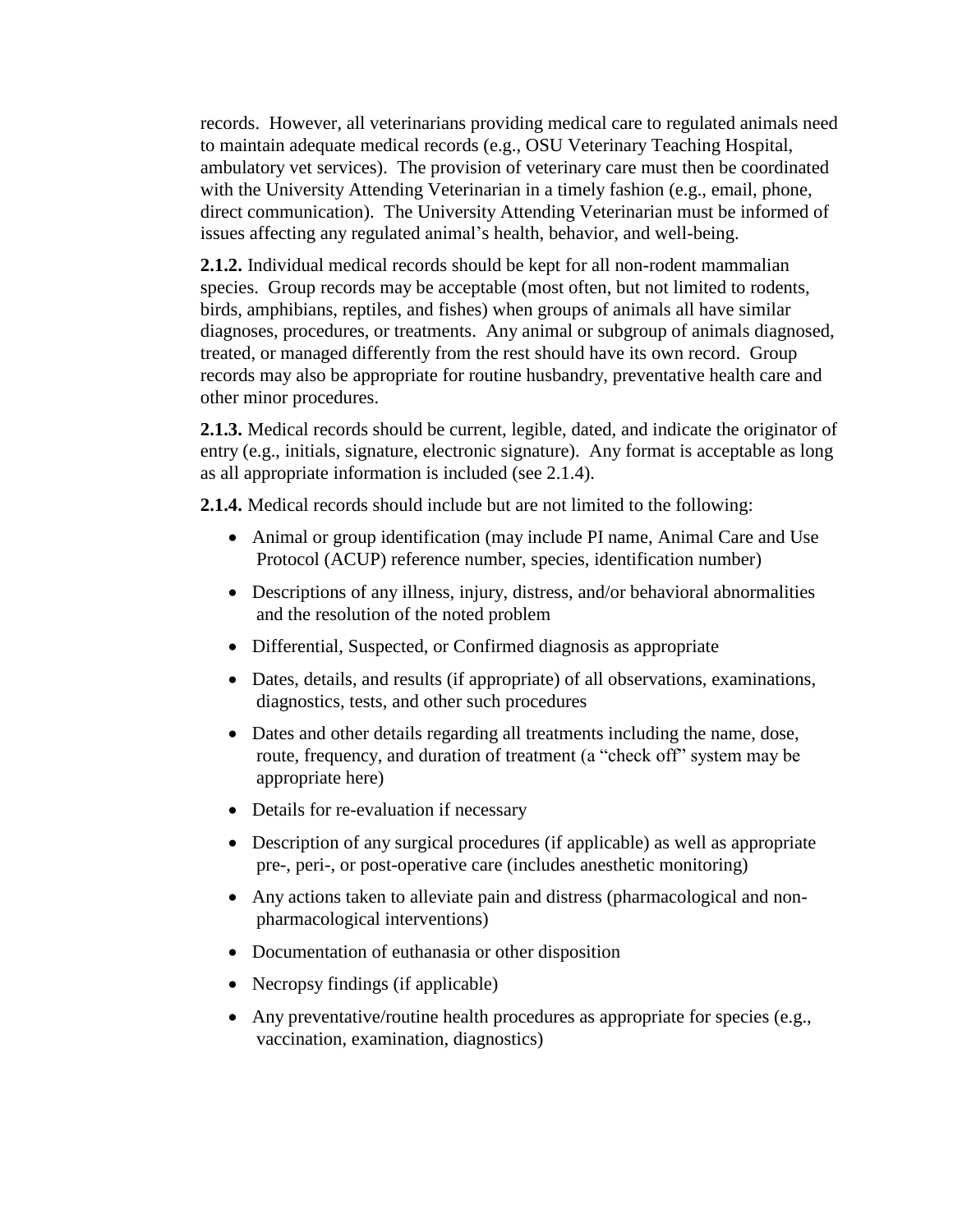**2.2. Research Records (protocol-related)** – Research records encompass all aspects of the IACUC-approved protocol involving animal-related work (e.g., procedures, manipulations, treatments) and animal health or condition. Detailed research records are necessary to ensure demonstrable compliance with IACUC-approved activities to internal/external auditors (e.g., IACUC, Post-Approval Monitoring, AAALAC, USDA). These records also confirm the scientific merit of the work and aid in reproducibility of experiments and procedures.

**2.2.1.** Research records are typically maintained by the investigator(s) and their staff (e.g., lab manager, post-doctoral, graduate and undergraduate students). The extent of detail required to document research records varies based on the nature of the work and procedures/manipulations performed.

**2.2.2.** Individual research records should be kept for all non-rodent mammalian species. Group records may be acceptable (most often, but not limited to rodents, birds, amphibians, and reptiles) when groups of animals all have similar diagnoses, procedures, or treatments. Any animal or subgroup of animals diagnosed, treated, or managed differently from the rest should have its own record. Group research records may be appropriate for routine and other minor procedures/manipulations.

**2.2.3.** Research records should be current, legible, dated, and indicate the originator of entry (e.g., initials, signature, electronic signature). Any format (e.g., lab notebook, field journal, electronic, cage cards) is acceptable as long as all appropriate information is included (see 2.2.4). Templates, anesthetic monitoring charts, and post-operative monitoring forms that are specific to an investigator's work may be helpful to keep organized, detailed records. Animal Resources can help researchers, staff and students develop protocol-specific forms.

**2.2.4.** Research records should include, but are not limited to, the following:

- Animal or group identification (may include PI name, ACUP reference number, species, identification number, experimental treatment)
- Date and description of all procedures/manipulations
	- o Time (AM/PM) should be included for all time-sensitive observations (e.g., evaluations, post-operative monitoring), treatments (e.g., pain medication, antibiotics, experimental drugs), and/or procedures (e.g., imaging, blood draw, biopsy)
- All drugs, therapeutic agents, or other experimental agents administered as part of the study (e.g., name, dose, volume, and route)
- Description of any surgical procedures and identification of surgeon(s)
- Description of anesthesia or sedation
	- o include any pre-, peri-, or post-operative monitoring as outlined in the IACUC-approved protocol
	- o include a description of drug administration (i.e. name, dose, volume, route, and time)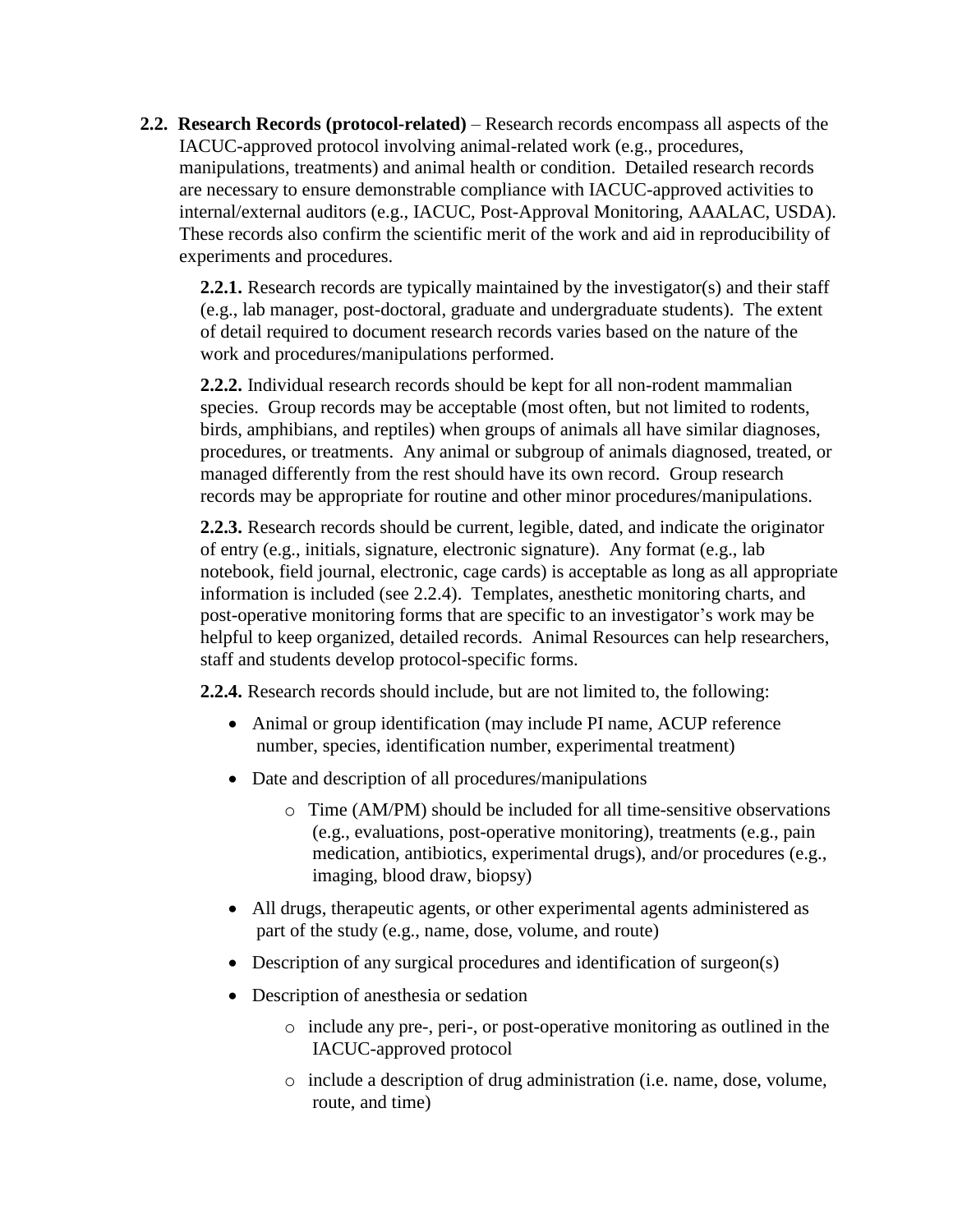- Any clinical observations as required per IACUC-approved protocol (e.g., experimentally-induced disease, post-operative monitoring)
- Any unexpected outcomes, morbidity and mortality. *All unexpected outcomes, morbidity and mortality should be reported to the University Attending Veterinarian (or designee) by the investigator, research staff, trained students, or veterinarian in a timely fashion.*
- Date and description of prolonged restraint
- Date and description of any food/water restriction
- Date and description of special diets administered and special feeding and/or watering requirements
- Controlled Drug Log/Inventory (if applicable)
- Animal numbers (census) utilized by the principal investigator and the number of animals approved by the IACUC per IACUC protocol (e.g., computer records, acquisition and disposition records, dead animal records, inventory cards)
- Documentation of euthanasia or other disposition (e.g., transferred to another ACUP, released at site of capture).
- **2.3 Husbandry Records** Both the *Guide for the Care and Use of Laboratory Animals*  and the *Guide for the Care and Use of Agricultural Animals in Research and Testing* state the necessity for adequate husbandry programs that are appropriate for a particular species of animal. To meet these expectations, records should be kept by facilities overseeing regulated animals' care to ensure husbandry requirements are being carried out.

**2.3.1** Husbandry records should include but are not limited to the following:

- Animal Observations Animals are typically observed daily by trained caretakers, however frequency may increase (e.g., post-operative, parturition) or decrease (maintained on range or pasture) depending on the circumstances of the facility. For those animals maintained on range or pasture, observations should be frequent enough to detect illness or injury in a timely fashion, recognize the need for emergency action, and ensure adequate availability of feed and water.
- Animal numbers (census) that indicate the number of animals approved by the IACUC and the number of animals housed by the facility (e.g., computer records, acquisition and disposition records, dead animal records, inventory cards)
- Provision of adequate housing and availability of feed and water
- Environmental sanitation procedures both at the level of the microenvironment (e.g., cage, pen, stall,) and macroenvironment (e.g., room, barn)